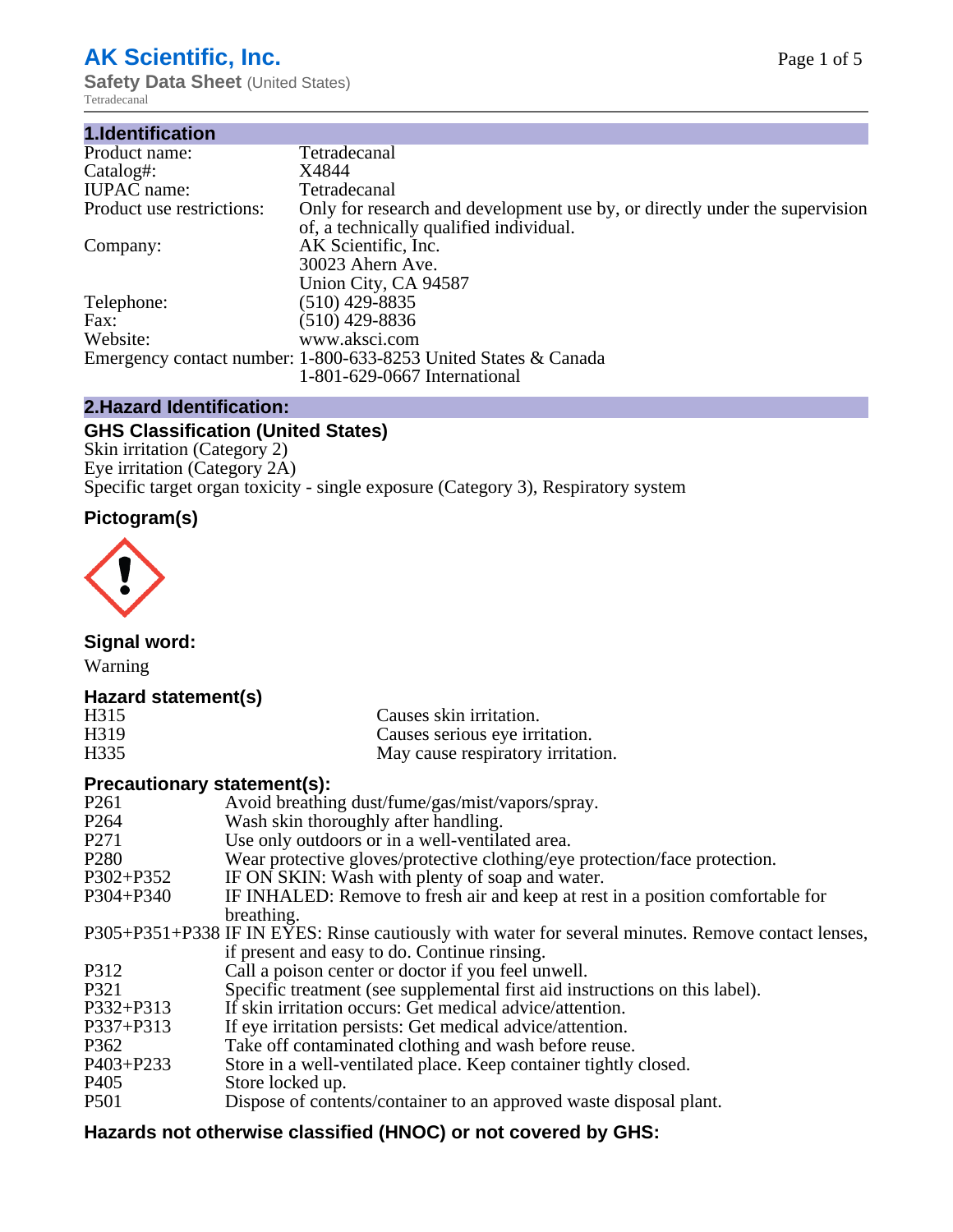#### None

#### **3.Composition/Information on Ingredients**

CAS#: 124-25-4 Purity: 98% (GC)

Synonyms: Myristyl aldehyde EC: Not available.

#### **4. First Aid Measures**

**General Information:** Immediately remove any clothing contaminated by the product. Move out of dangerous area. Consult a physician and show this safety data sheet.

**Inhalation:** Move person to fresh air. If not breathing, give artificial respiration. If breathing is difficult, give oxygen. Obtain medical aid.

**Skin contact:** Immediately flush skin with running water for at least 15 minutes while removing contaminated clothing and shoes. Wash clothing before reuse. Obtain medical aid immediately. **Eye contact:** Immediately flush open eyes with running water for at least 15 minutes. Obtain medical aid immediately.

**Ingestion:** Do NOT induce vomiting without medical advice. Rinse mouth with water. Never administer anything by mouth to an unconscious person. Obtain medical aid immediately.

**Most important symptoms and effects, both acute and delayed:** No further information available. Please see sections 2 and 11.

**Indication of any immediate medical attention and special treatment needed:** No further information available.

#### **5. Fire Fighting Measures**

**Suitable extinguishing media:** Use water spray, dry chemical, carbon dioxide, or chemical foam. **Specific hazards arising from the chemical:** Carbon oxides.

**Advice for firefighters:** As in any fire, wear a NIOSH-approved or equivalent, pressure-demand, self-contained breathing apparatus and full protective gear. During a fire, irritating and highly toxic gases may be generated by thermal decomposition or combustion.

#### **6. Accidental Release Measures**

**Personal precautions, protective equipment and emergency procedures:** Wear protective equipment and keep unprotected personnel away. Ensure adequate ventilation. Remove all sources of ignition. Prevent further leak or spill if safe to do so. For personal protective equipment, please refer to section 8.

**Environmental precautions:** Do not let product enter drains, other waterways, or soil.

**Methods and materials for containment and cleaning up:** Prevent further leak or spill if safe to do so. Vacuum, sweep up, or absorb with inert material and place into a suitable disposal container. Consult local regulations for disposal. See section 13 for further disposal information.

#### **7. Handling and Storage**

**Precautions for safe handling:** Avoid contact with skin, eyes, and personal clothing. Wash hands thoroughly after handling. Avoid breathing fumes. Use only with adequate ventilation. Wear suitable protective clothing, gloves, and eye/face protection. Keep away from sources of ignition. Minimize dust generation and accumulation. Keep container tightly closed. Open and handle container with care. Do not eat, drink, or smoke while handling.

**Conditions for safe storage, including any incompatibilities:** Store in a tightly-closed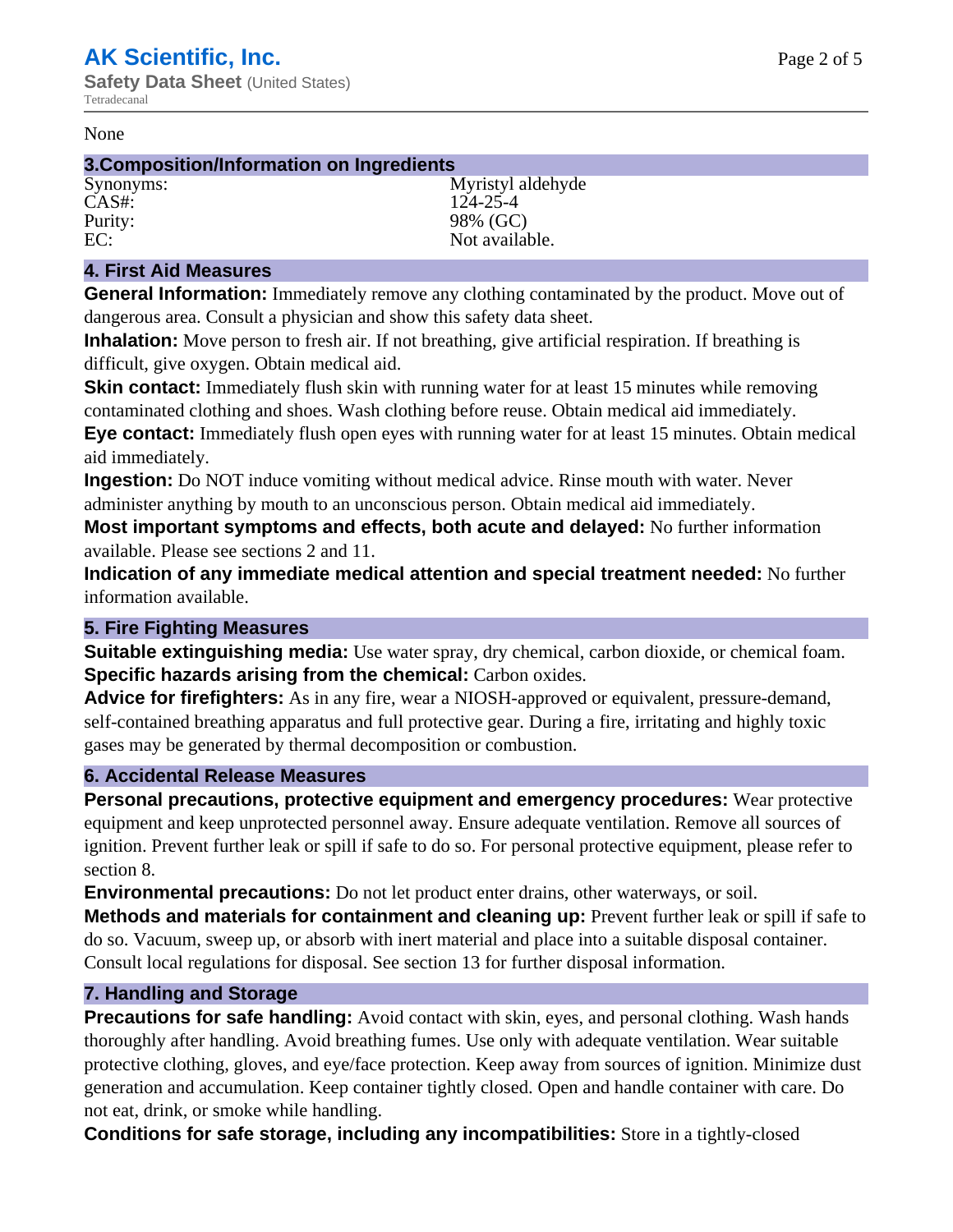container when not in use. Store in a cool, dry, well-ventilated area away from incompatible substances. Keep away from sources of ignition.

# **8. Exposure Controls/Personal Protection**

#### **Exposure limits:**

| <b>OSHA PEL:</b>  | Not available. |
|-------------------|----------------|
| NIOSH REL:        | Not available. |
| <b>ACGIH TLV:</b> | Not available. |

**Appropriate engineering controls:** Avoid contact with skin, eyes, and clothing. Wash hands before breaks and immediately after handling the product. Facilities storing or utilizing this material should be equipped with an eyewash fountain. Use adequate general and local exhaust ventilation to keep airborne concentrations low.

#### **Personal protection**

| Eyes:        | Based on an evaluation of the eye or face hazards present, wear chemical splash-resistant<br>safety glasses or goggles with side protection. A face shield may be appropriate in some<br>workplaces. Use eyewear tested and approved under appropriate government standards |
|--------------|-----------------------------------------------------------------------------------------------------------------------------------------------------------------------------------------------------------------------------------------------------------------------------|
|              | such as OSHA 29 CFR 1910.133 or EU EN166.                                                                                                                                                                                                                                   |
| Hands:       | Wear gloves selected based on an evaluation of the possible hazards to hands and skin,                                                                                                                                                                                      |
|              | the duration of use, the physical conditions of the workplace, and the chemical resistance                                                                                                                                                                                  |
|              | and physical properties of the glove material.                                                                                                                                                                                                                              |
|              | Skin and body: Protective clothing must be selected based on the hazards present in the workplace, the                                                                                                                                                                      |
|              | physical environment, the duration of exposure, and other factors. No fabric can provide                                                                                                                                                                                    |
|              | protection against all potential hazards; therefore it is important to select the appropriate                                                                                                                                                                               |
|              | protective clothing for each specific hazard. At the minimum, wear a laboratory coat and                                                                                                                                                                                    |
|              | close-toed footwear.                                                                                                                                                                                                                                                        |
| Respiratory: | Respirators are not a substitute for accepted engineering control measures such as<br>enclosure or confinement of the operation, general and local ventilation, and substitution                                                                                            |
|              | of less toxic materials. When respiratory personal protective equipment is appropriate                                                                                                                                                                                      |
|              | based on an assessment of respiratory hazards in the workplace, use a NIOSH- or                                                                                                                                                                                             |
|              | CEN-certified respirator.                                                                                                                                                                                                                                                   |

| 9. Physical and Chemical Properties |                                          |  |  |
|-------------------------------------|------------------------------------------|--|--|
| <b>Physical State:</b>              | White to very pale yellow crystal powder |  |  |
| Molecular Formula:                  | C <sub>14</sub> H <sub>28</sub> O        |  |  |
| Molecular Weight:                   | 212.38                                   |  |  |
| Odor:                               | Not available.                           |  |  |
| pH:                                 | Not available.                           |  |  |
| <b>Boiling Point Range:</b>         | $166^{\circ}C/24mmHg$                    |  |  |
| Freezing/Melting Point:             | $23^{\circ}C$                            |  |  |
| <b>Flash Point:</b>                 | $133^{\circ}$ C                          |  |  |
| <b>Evaporation Rate:</b>            | Not available.                           |  |  |
| Flammability(solid,gas):            | Please see section 2.                    |  |  |
| Explosive limits:                   | Not available.                           |  |  |
| Vapor Pressure:                     | Not available.                           |  |  |
| Vapor Density:                      | Not available.                           |  |  |
| Solubility:                         | Not available.                           |  |  |
| <b>Relative Density:</b>            | Not available.                           |  |  |
| Refractive Index:                   | Not available.                           |  |  |
| Volatility:                         | Not available.                           |  |  |
| <b>Auto-ignition Temperature:</b>   | Not available.                           |  |  |
| Decomposition Temperature:          | Not available.                           |  |  |
| <b>Partition Coefficient:</b>       | Not available.                           |  |  |
|                                     |                                          |  |  |

#### **10. Stability and Reactivity**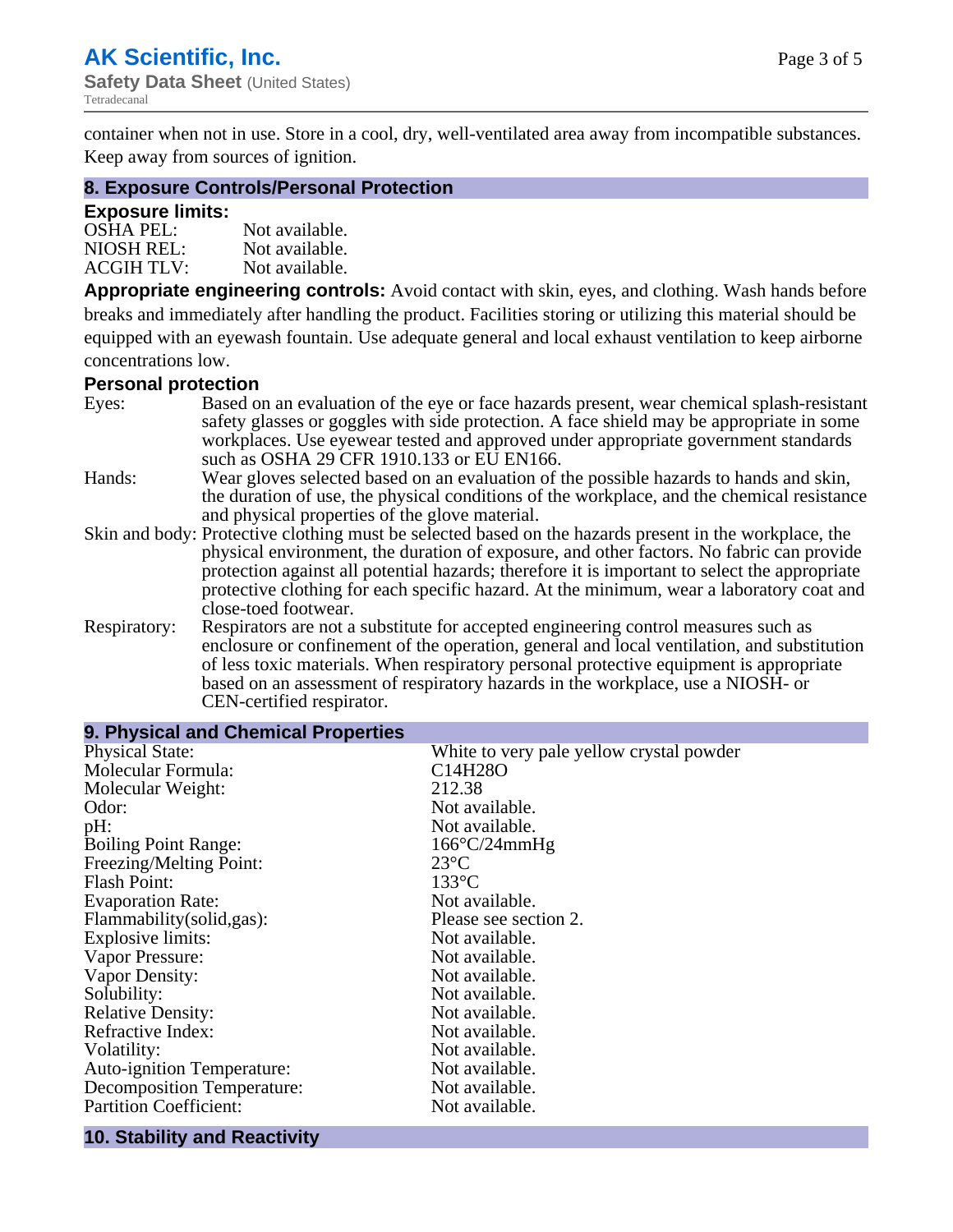| Reactivity:                         | Not available.                                       |
|-------------------------------------|------------------------------------------------------|
| Chemical stability:                 | Stable under recommended temperatures and pressures. |
| Possibility of hazardous reactions: | Not available.                                       |
| Conditions to avoid:                | Dust generation.                                     |
| Incompatible materials:             | Strong oxidizing agents.                             |
| Hazardous decomposition products:   | Carbon oxides.                                       |
|                                     |                                                      |

#### **11. Toxicological Information**

RTECS# XB7900000 Acute toxicity: Not available.<br>
Routes of exposure: This is a multiple in the link of exposure in the link of the link of exposure. Symptoms related to the physical,chemical and toxicological characteristics:

Inhalation,eye contact, skin contact, ingestion. Skin contact may result in inflammation characterized by itching, scaling, reddening, blistering, pain or dryness. Eye contact may result in redness, pain or severe eye damage. Inhalation may cause irritation of the lungs and respiratory system. Overexposure may result in serious illness or death.

#### **Carcinogenicity**

| IARC: | Not classified.                                                                                       |
|-------|-------------------------------------------------------------------------------------------------------|
| NTP:  | Not listed.                                                                                           |
| OSHA: | Not listed.                                                                                           |
|       | Acute toxic effects: Inflammation of the eye is characterized by redness, watering, and itching. Skin |
|       | inflammation is characterized by itching, scaling, reddening, or, occasionally,                       |
|       | blistering.                                                                                           |

| <b>12. Ecological Information</b> |                |  |
|-----------------------------------|----------------|--|
| Ecotoxicity:                      | Not available. |  |
| Persistence and degradability:    | Not available. |  |
| Bioaccumulative potential:        | Not available. |  |
| Mobility in soil:                 | Not available. |  |
| Other adverse effects:            | Not available. |  |

**13. Disposal Considerations** Chemical waste generators must determine whether a discarded chemical is classified as hazardous waste. US EPA guidelines for the classification determination are listed in 40 CFR 261.3. Additionally, waste generators must consult state and local hazardous waste regulations to ensure complete and accurate classification. Observe all federal, state and local regulations when disposing of the substance.

Disposal of packaging: Do not reuse containers. Dispose of as unused product.

| Not hazmat     |
|----------------|
| Not available. |
| Not available. |
| Not available. |
|                |
| Not DG         |
| Not available. |
| Not available. |
| Not available. |
|                |